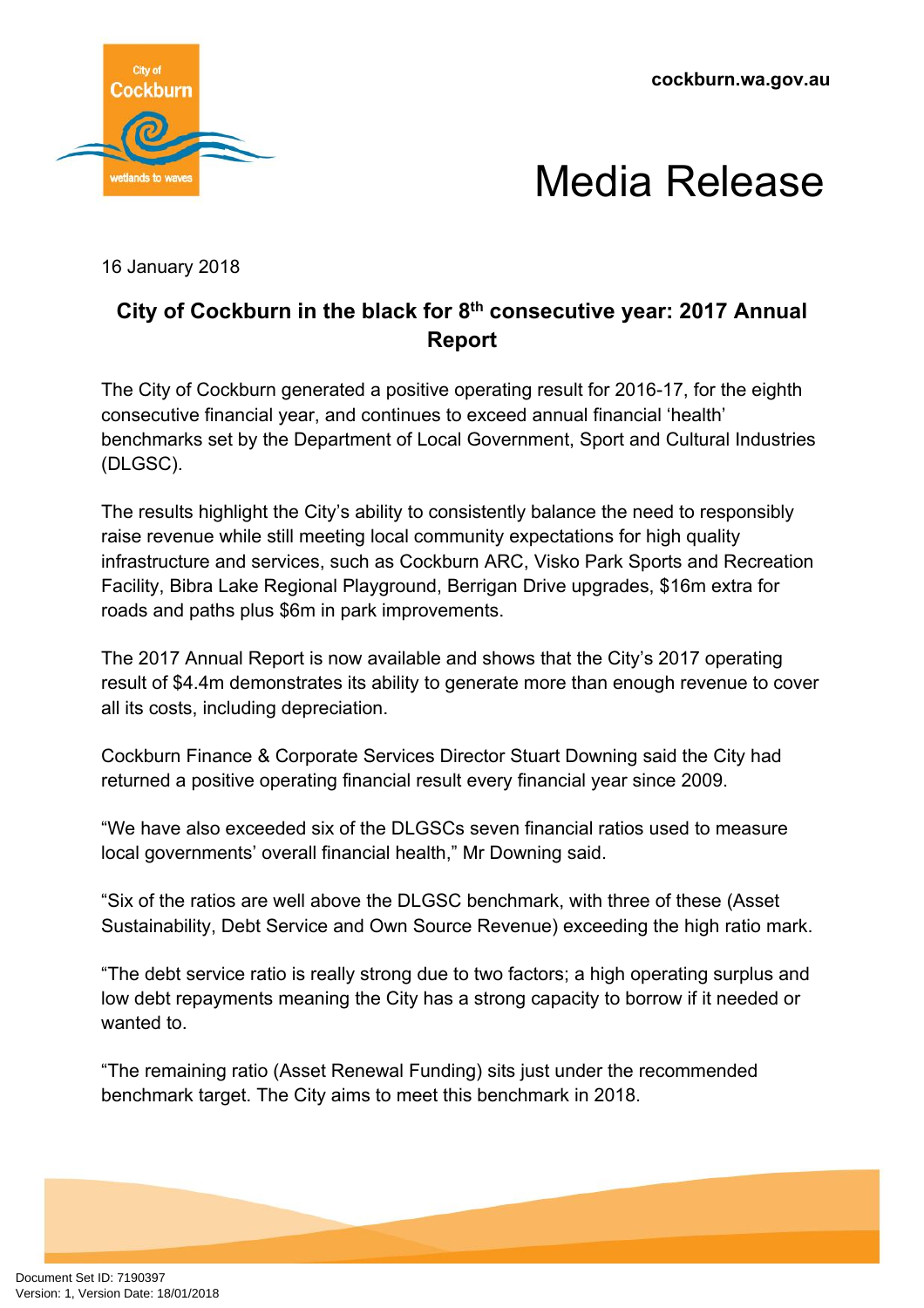



"The results from these seven ratios combine to produce a Financial Health Indicator score of 90 for the City, compared to 89 last year, which is the highest achieved by the City since the inception of this measure several years ago.

"According to the DLGSC, a score of 70 or more indicates sound financial health."

Mr Downing said the City actively gathered community feedback to inform decisions about the infrastructure and services needed in our expanding region, spending income responsibly to increase and maintain council's asset base.

Highlights from this year's Annual Report include:

- Roads includes Spearwood Avenue duplication, Russell/Hammond and Frankland roundabout, and Verde Drive with roundabout: \$11m
- Cockburn Bowling and Recreation Facility: \$8.6m
- Parks new and improved: \$6.1m
- Hockey facility and clubrooms: \$4.5m
- Buildings upgrade and refurbishment: \$3.1m
- Bibra Lake Skate and Recreation Precinct: \$2.1m
- Cycle paths and footpaths: \$2m
- Community grants and donations: \$1.3m
- Free community events: \$700,000

The 2017 Annual Report is available from the City's libraries (max. 2 copies per person) and on the City's website at <http://bit.ly/2EFZa4f>

**FNDS** 

 $\overline{\phantom{a}}$ 

For more information contact: Media and Communications Officer City of Cockburn T: 08 9411 3551